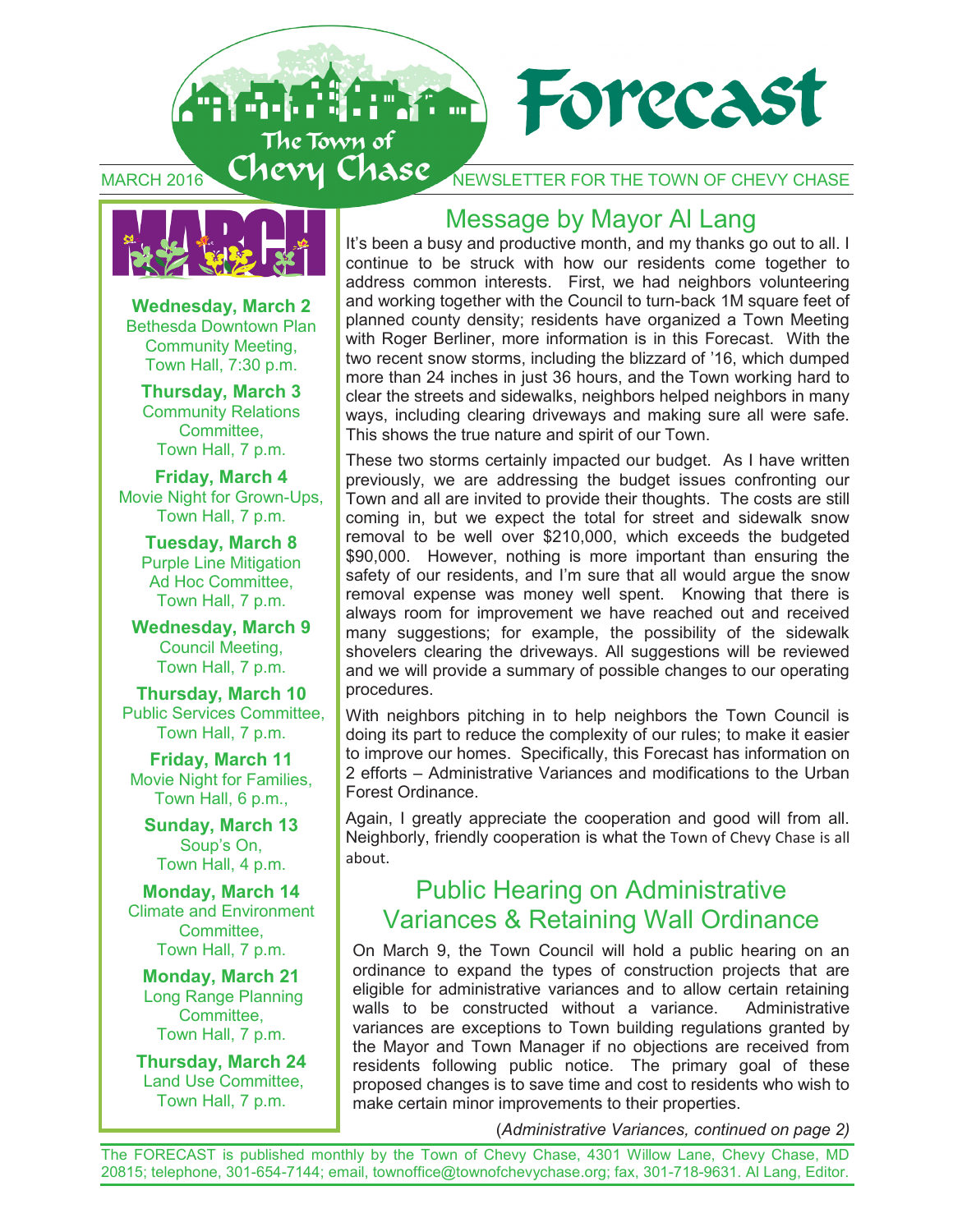#### *Administrative Variances*, *from page 1*

The proposed ordinance would allow administrative variances to be approved for:

- Certain new front yard fences on corner lots and border streets.
- Certain new retaining walls up to 30" in the public right-of-way.
- Certain unenclosed improvements, such as decks, chimneys and stairs, that project into front or rear yard setbacks.
- Certain bay windows that project into front and rear yard setbacks.
- Non-shared driveways between 10' and 16' wide in a front yard or in the public right-of-way.
- Extensions of existing wall planes beyond 34'.
- Replacement of all or part of existing nonconforming structures in the same location and in the same dimensions.

The proposed ordinance also would allow for the construction of new retaining walls up to 30" in a front yard and the replacement of certain retaining walls in front yards and in the public right-of-way without the need for a variance.

A complete copy of the ordinance is available for review on the Town website. If you cannot attend the March 9 meeting, which begins at 7 p.m. in the Town Hall, you may submit comments on the proposed ordinance to the Town Office at 4301 Willow Lane or by email to townoffice@townofchevychase.org.

## Public Hearing on Urban Forest Ordinance

On March 9, the Town Council will hold a public hearing on proposed amendments to the Town's Urban Forest Ordinance. The primary purpose of these changes is to reduce the burden on those who wish to remove a tree on private property.

The proposed ordinance would implement the following changes:

.

- The definition of "canopy tree" would be limited to specific tree species of a certain size, as enumerated in the proposed ordinance, rather than all trees of a certain size. All trees of a certain size not defined as canopy trees would be granted removal permits, if requested.
- In determining whether a tree removal permit may be issued for a canopy tree, the Town Manager would be able to consult with the property owner, in addition to the Town Arborist, to determine if a tree meets certain conditions for removal. However, if the Town Arborist does not find that one of these conditions exists, the property owner would be required to plant a reforestation tree, or pay an impact fee, for each canopy tree removed.
- The penalty provision would be revised to no longer declare a second violation of the ordinance to be a misdemeanor. In connection with a violation, the Town Manager would be able to impose a reforestation requirement or impact fee, as part of the required abatement.
- The Tree Board would be disbanded and the Town Council would serve as the appellate body.

A complete copy of the ordinance is available for review on the Town website. If you cannot attend the March 9 meeting, which begins at 7 p.m. in the Town Hall, you may submit comments on the proposed ordinance to the Town Office at 4301 Willow Lane or by email to townoffice@townofchevychase.org.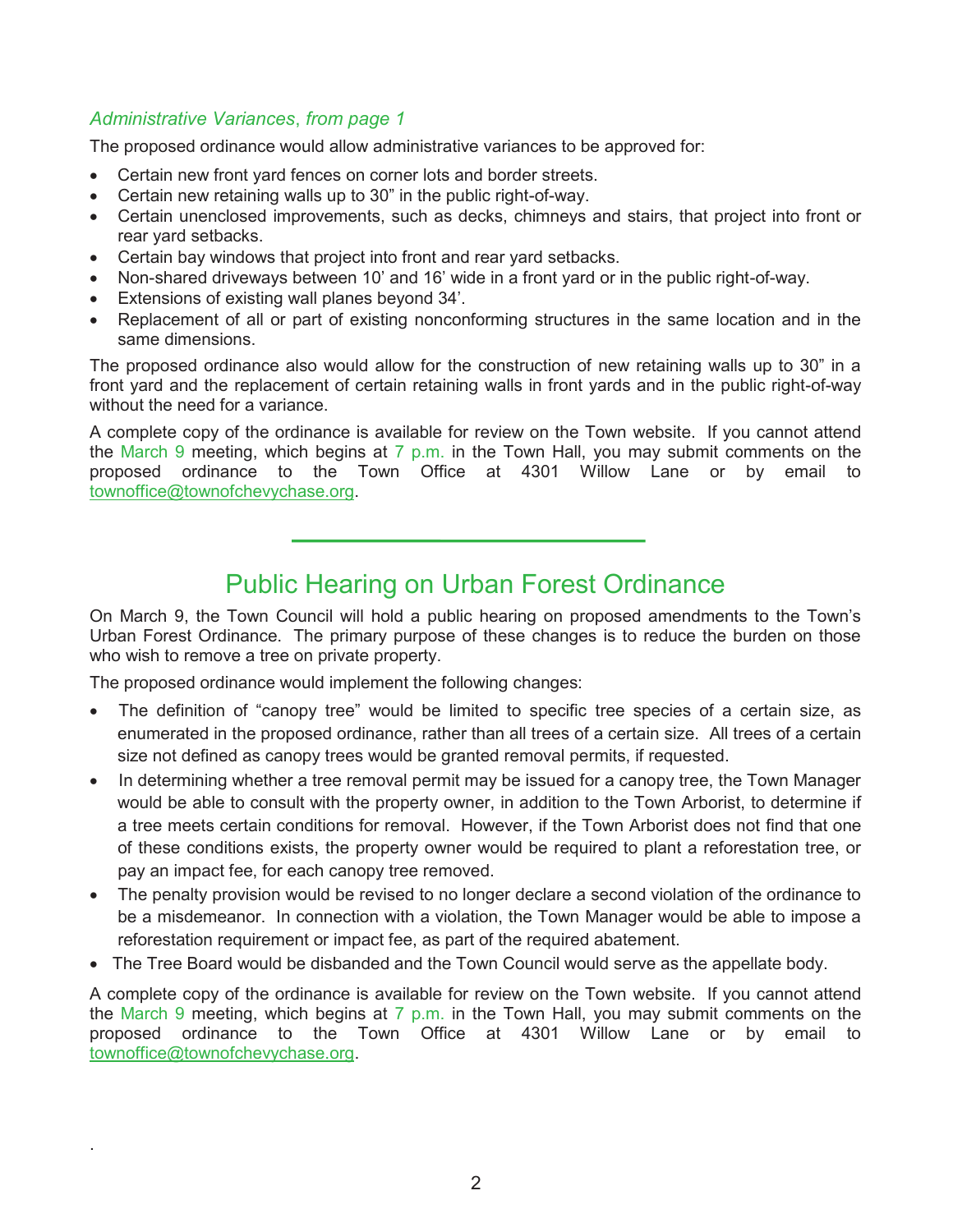## Participate in the 2016-17 Budget Process

#### Fred Cecere, Treasurer

- March 9 Public Comments on FY17 Budget
- March 23 Council Budget Work Session
- April 13 Approval of Proposed FY17 Budget and Tax Rates
- May 3 Public Hearing on Proposed FY17 Budget and Tax Rates
- June 8 Adoption of FY17 Budget and Tax Rates

In March, the Town Council will begin to discuss and develop the Town's operating and capital budgets for the 2017 fiscal year, which begins on July 1, 2016 and continues through June 30, 2017.

At its monthly meeting on March 9, the Town Council will hold a special public comment period to hear from residents about next year's budget and which new or ongoing initiatives they would like to see funded. Following this meeting, the Council will hold a work session on March 23 to review the proposed budget that the staff and Treasurer have prepared.

Another discussion of the budget will occur at the April 13 Council meeting, at which time residents will again be able to speak on the budget during the public comment portion of the meeting. There will be a public hearing on the final proposed budget at the Annual Meeting on May 3, before the Council adopts the budget at the June 8 Council meeting.

Throughout the budget development process, the Town Council will consider suggestions from residents about what projects they would like to see funded. The Council also will consider the Town's property tax rates and will determine the amount of reserve monies to set aside for a "rainy day" fund and for future capital expenditures.

We look forward to hearing from you at these meetings.

## Infrastructure Work - Update

Washington Gas and WSSC are planning to begin extensive infrastructure replacement projects in the Town later this spring. Washington Gas main replacement work is anticipated to begin in late March. The Town has received the utility permit request and is reviewing the plans. The project is expected to take 15 months.

Beginning in April, WSSC is scheduled to begin Phase 1 of a two phase water main replacement and relocation project, with Phase 2 scheduled to begin in early 2017. Phase 1 is scheduled to take 28 months to complete, while Phase 2 is scheduled to take 15 months to complete.

A map of the impacted streets has been posted on the Town's website. Affected streets include all or portions of: 44<sup>th</sup>, 45<sup>th</sup>, 46<sup>th</sup>, Willow, Leland, Curtis, Oakridge, Tarrytown, Stanford, Thornapple, Rosemary, Ridge, Walsh, Beechwood, Sycamore, Hillcrest, Bradley, Maple, Maple Terrace, Ridgewood, East, West, and Meadow. Washington Gas has updated the plans to add the 3900 and 4000 blocks of Underwood and Thornapple to the scope of work.

Residents will be notified of upcoming work that will impact their homes, and the Town will be monitoring the work to ensure coordination between the utility companies.

## Council Adopts Changes to Town Ethics and Election Laws

On January 13, the Town Council adopted changes to the Town's ethics and election laws to require a write-in candidate in a Town election to file a certificate of candidacy and financial disclosure statement no later than 7 days prior to a Town election. The ordinance also requires the Town to notify residents of a write-in candidate within 24 hours of the filing of a certificate of candidacy.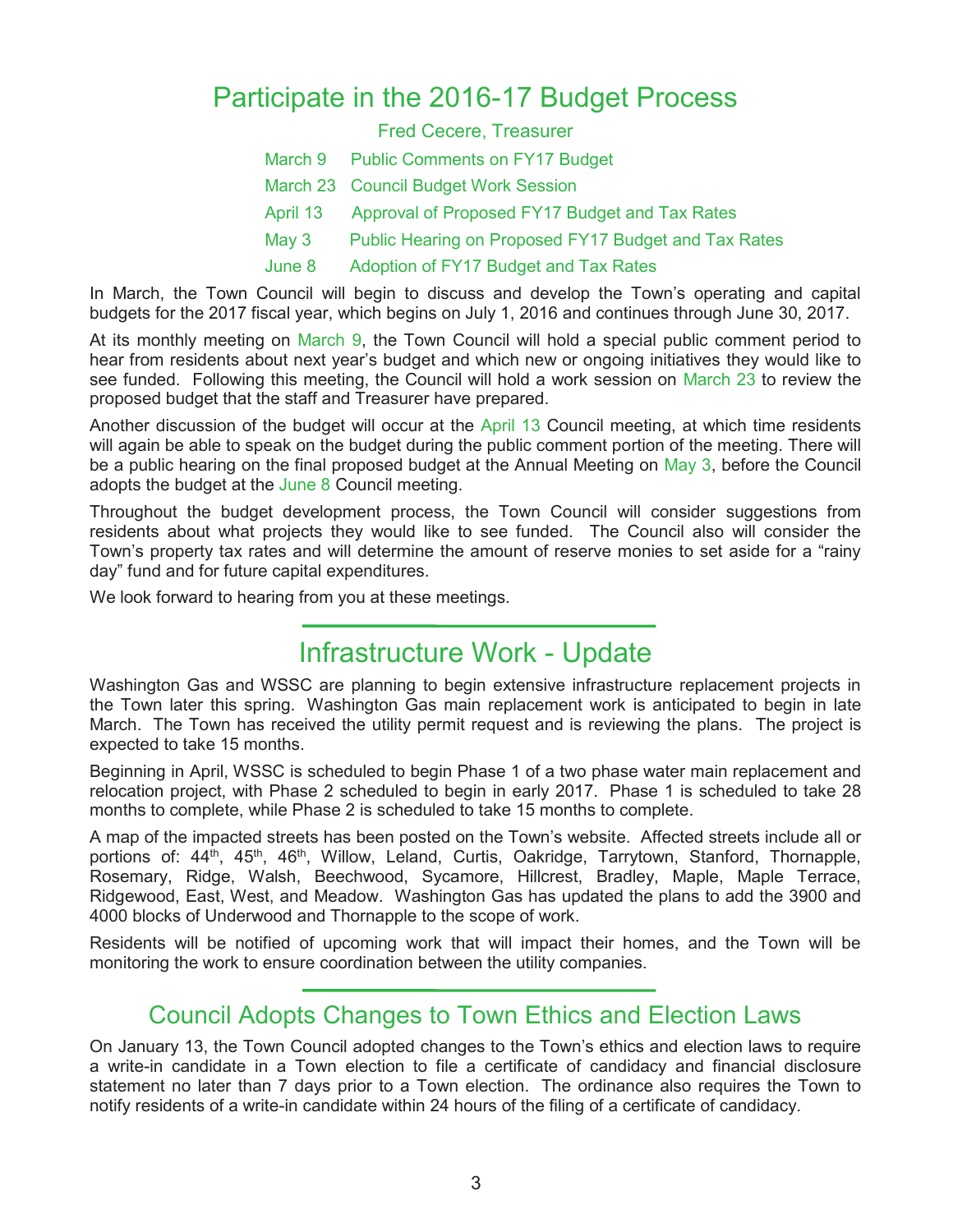# TOWN UPDATES



#### **Native Canopy & Street Tree Plantings**

The Town is finalizing the tree planting list for April. If you have a spot in your yard suitable for a

canopy tree, you might want to take advantage of the Native Canopy Tree Planting program. Under this program, the Town will purchase and install a canopy tree on your property at no cost to you. Residents are responsible for the longterm care of the tree once installed.

You may also request to have a tree planted along the street in front of your home. The Town prefers to plant canopy trees when possible. Once the trees are planted, the Town will care for the trees for the first year by ensuring that they are watered. If you would like to request a tree, please contact the Town Office at 301-654- 7144 or townoffice@townofchevychase.org

#### **Town Crier**

The Town continues to encourage residents to join Town Crier, the Town's e-mail alert system, which keeps residents informed of important Town news and information. The Town Crier allows residents a choice of receiving several different types of information, including Council Meeting notices, monthly Forecast Newsletters, News and Information, alerts, and Special Event reminders. Also, you may modify, update or cancel your subscription via the "Manage Your

Subscription" link in each e-mail you receive from the Town.

#### **Town Teen List**

For the current list, please contact the Town office at townoffice@townofchevychase.org or 301-654-7144

#### **Alert TOCC**

The Town is pleased to offer Alert TOCC**,** which notifies subscribers with a phone call in the event of Town service interruptions or Town responses to emergency situations, including water main breaks, snow removal issues, etc. This optional service is offered in addition to the existing Town Crier e-mail alert system and Town website. To subscribe to this service, visit the Town website, www.townofchevychase.org, or call the Town Office at 301-654-7144.



#### **Crime Watch**

Please report all suspicious activity and crimes to the Montgomery County police at the non-emergency number: 301- 279-8000. For emergencies or

crimes in progress, call 911. Any information you can give to the police about criminal or suspicious activity in Town will help to make us safer. In addition, please report incidents to the Town office at 301-654-7144 so that we can notify our off-duty Montgomery County police officers.

## Maryland Resident Tax Return 2015 - Form 502

#### **MARYLAND RESIDENT INCOME FORM TAX RETURN** 502

| <b>Social Security Number</b>                                                                                                                            |         | Spouse's Social Security Number |                                                   |
|----------------------------------------------------------------------------------------------------------------------------------------------------------|---------|---------------------------------|---------------------------------------------------|
| Your First Name                                                                                                                                          |         | Initial Last Name               |                                                   |
| Spouse's First Name                                                                                                                                      | Initial | Last Name                       |                                                   |
| Present Address (No. and street)                                                                                                                         |         |                                 |                                                   |
| City or Town                                                                                                                                             |         | State                           | ZIP code                                          |
| Name of county and incorporated city, town or<br>special taxing area in which you resided on the last<br>day of the taxable period. (See Instruction 6.) |         | Maryland County                 | City, Town or Taxing Area<br><b>TOWN Of CH CH</b> |

A major source of revenue that the Town receives each year is the Town's share of income taxes, which each resident pays to the State of Maryland. Remember to write Town of Chevy Chase in the box marked city, town or taxing area. If you use a tax form online, please type **TOWN OF CH CH** in the box (there are not enough spaces for the complete spelling). This will ensure that a portion of your tax dollars will return to the Town so that the Town can continue to provide exceptional municipal services. Do not assume that people at the state level understand the different municipalities that share the 20815 zip code.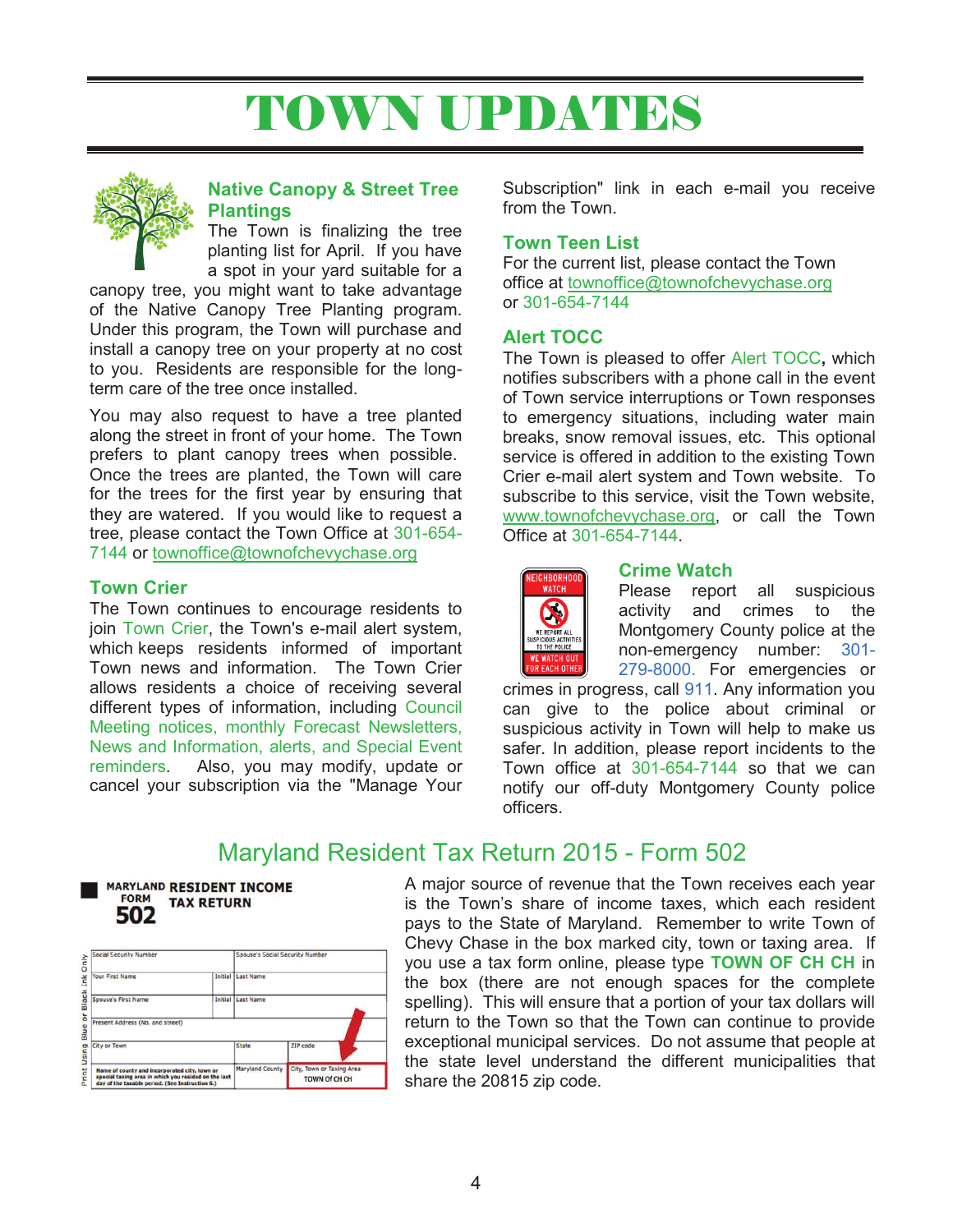## TOWN EVENTS

Sponsored by the Community Relations Committee

## Movie & Discussion Night for Grown-Ups Friday, March 4, 7 p.m., Town Hall

Join us for a documentary movie "*The United Nations: Last Station Before Hell*," that explores the central challenges in UN peacekeeping through field investigations and interviews with key decision makers. It will be followed by a talk with Lise Morjé Howard, Associate Professor in the Department of Government at Georgetown University, who served as an academic advisor on the film. This event is accompanied by desserts and wine.

Space is limited, so please RSVP to 301-654- 7144 or townoffice@townofchevychase.org.



Movie Night for Families Friday, March 11, 6 p.m., Town Hall

Movie Night for Families will feature will feature Pixar's "*The Good Dinosaur*". This movie was released in 2015. It is an animated drama adventure film and still showing in theaters. Nominated for 35 awards including Best Animated Motion Picture, this film is a favorite for all age groups. Please arrive by 5:45 p.m. for free pizza, drinks and snacks. Parents must accompany their children. The film is 100 minutes long.

Space is limited, so please RSVP to 301-654- 7144 or townoffice@townofchevychase.org.

## Soup's On Sunday, March 13, 4 p.m., Town Hall



Soup's on! Two judges and the best soup chefs of the town will meet at our first soup challenge Sunday, March 13 at 4:00 p.m. in the Town Hall. Soups will be tasted and judged, and prizes will be given! Cooks – get your best soup recipes ready for this new event. To RSVP as a chef or an attendee, please call the Town Office at 301-654-7144 or townoffice@townofchevychase.org. Chefs will be given additional instructions when they RSVP.

About Our Judges: Aviva Goldfarb, a town resident and the Founder and CEO of *The Six O'Clock Scramble*, an online healthy meal planner is one of our judges. Aviva is a Today Show and Washington Post contributor, author of 3 Six O'Clock Scramble cookbooks, including The Six O'Clock Scramble Meal Planner: A Year of Quick, Delicious Meals to Help You Prevent and Manage Diabetes (American Diabetes Association, February 9, 2016). More about Aviva can be found at http://www.thescramble.com/. Donna Henry is our other judge. Donna is the Chef and Owner of *Soup Up,* the organic soup business that started in Union Market in 2013, and opened up its own brick and mortar location in the first floor of Bethesda's PeriPoint Building. More about Donna can be found at http://www.soupup.us/

#### **Coming Soon: The Moveable Feast is Back! Calling all Town Chefs and Hosts to Volunteer!**

Mark your calendars for Saturday, May 7 for the Moveable Feast, our community's Town-wide progressive dinner. Event and RSVP details will follow in the April Forecast. We are now looking for Town chefs to prepare a main meal or dessert, and Town hosts to hold the dinner or dessert parties. Chefs cook dinner or bake dessert for 10. Dinner hosts entertain 10 guests, including themselves. Dessert hosts entertain 20 people, including themselves. A small stipend is provided to dinner hosts and chefs. To volunteer as a chef or host (or both!), please contact the Town Office at 301-654-7144 or townoffice@townofchevychase.org. If you have questions, contact Community Relations Committee members Loretta Sevier (loretta@lorettasevier.com) or Kathie Legg (kathleenlegg@gmail.com).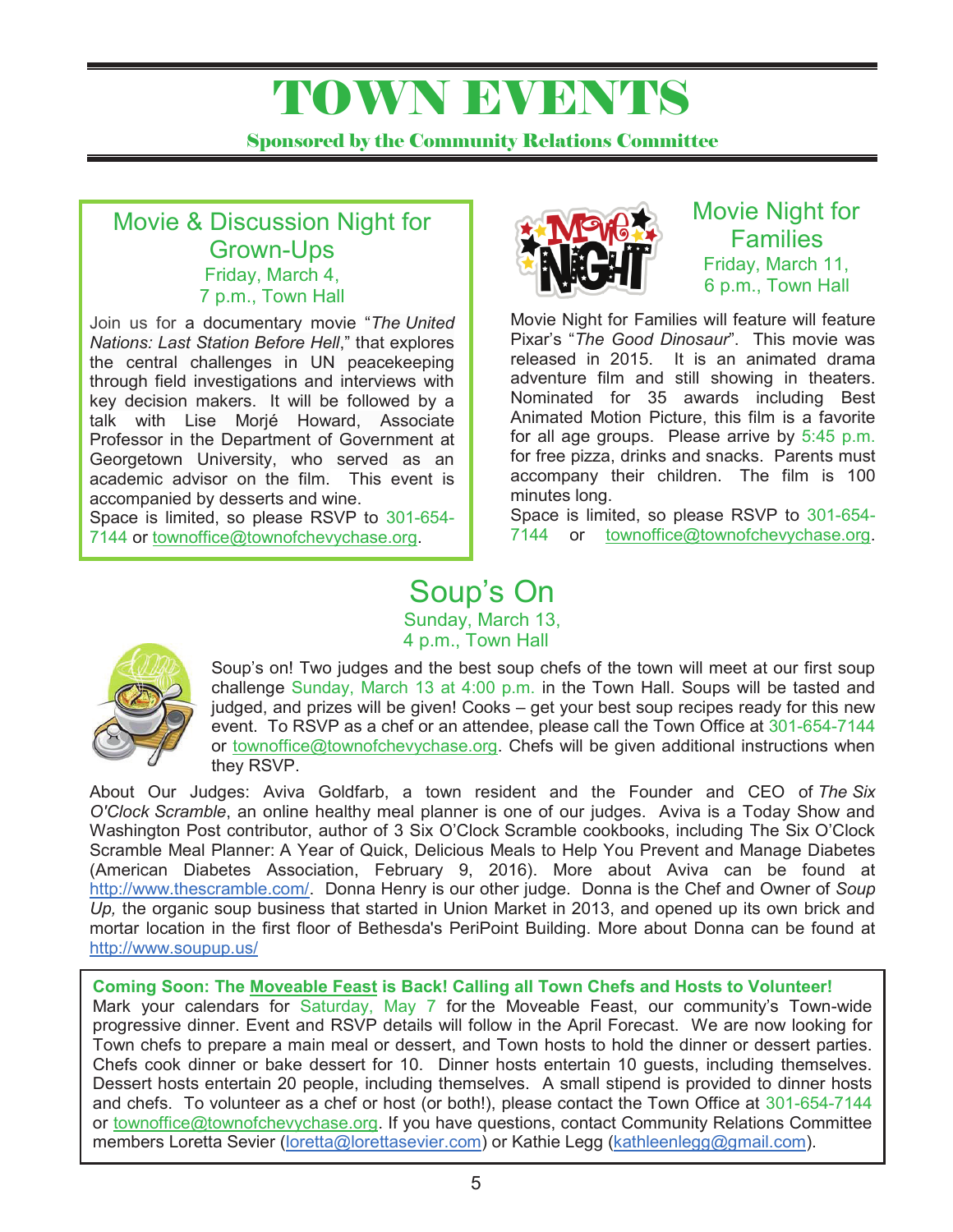## COUNCIL ELECTION 2016

#### **TOWN ELECTIONS**

Town elections are governed by the provisions of Chapter 8 of the Town of Chevy Chase Municipal Code and election procedures adopted by the Town Council.

Town residents will select 3 candidates in the 2016 election, each to serve on the Council for a 2-year term. The terms of Al Lang, Vicky Taplin, and Kathy Strom will expire in May.

#### **CANDIDATE ELIGIBILITY**

To be eligible for office, a candidate must be a citizen of the United States, at least 18 years of age, have resided in the Town for at least 1 year immediately preceding the election, and be a registered voter of the State of Maryland in Montgomery County.

#### **NOMINATING PROCEDURES**

To be designated as a candidate on the printed ballot, a resident must complete the Town's official nominating petition. Nominating petitions are available in the Town Office. The nominating petitions are considered public documents and subject to public inspection. Completed nominating petitions must be delivered to the Town Office before 5 p.m. on Tuesday, April 12, the 3rd Tuesday preceding the election, in order for the candidate's name to appear on the printed ballot.

The Election Board may make additional nominations and must do so if an insufficient number of candidates have been nominated to ensure that at least 1 person is nominated for each opening on the Town Council.

#### **WRITE-IN CANDIDATES**

There will be appropriate blanks on the printed ballot for the purpose of adding write-in candidates at the time of the election. To be qualified for election, a write-in candidate must file a certificate of candidacy before 5:00 pm on Tuesday, April 26, the  $7<sup>th</sup>$  calendar day preceding the election.

#### **FINANCIAL DISCLOSURE**

A candidate for office is required to submit a financial disclosure statement at the time the candidate submits the official nominating petition or certificate of candidacy, as applicable. The financial disclosure form is available for review in the Town Office. Once filed, financial disclosure statements are considered public documents and subject to public inspection.

#### **CANDIDATES FORUM**

The candidates will be invited to participate in a moderated forum and dialogue with the community on Wednesday, April 27 at 7 p.m. in the Town Hall. The

Election Board will accept questions in advance from Town residents.

#### **NOTICE OF CANDIDATES**

The name, a short biographical sketch and short statement (not to exceed 400 words) of the nominated candidates will be mailed to all residents 2 weeks preceding the election. Notice of the filing of a certificate of candidacy for a write-in candidate will be provided to all residents within 24 hours of the filing of the certificate.

#### **VOTING ELIGIBILITY**

To be eligible to vote, a person must be a citizen of the United States, at least 18 years of age, have resided in the Town for at least 30 days immediately preceding the election, and be a registered voter of the State of Maryland in Montgomery County.

#### **POLL LOCATION AND HOURS**

The poll will be located in the Town Hall, 4301 Willow Lane. The poll will be open from  $8$  a.m. to  $8$  p.m. on Election Day, Tuesday, May 3, 2016.

#### **ABSENTEE BALLOTS**

Absentee ballots will be available in the Town Office on Tuesday, April 19 at 12 p.m. Any qualified voter may vote by absentee ballot. Residents desiring an absentee ballot must apply individually in writing (by mail, fax, email or in person) to the Town Office. The requests are considered public documents and are subject to public inspection.

Once an absentee ballot request has been received, the Town will mail or hand deliver a ballot and return envelope to the requestor in a sealed envelope. The absentee ballot must be returned in the printed envelope provided by the Town. To be counted, any absentee ballot must be received by the Town Office by 8 p.m. on Election Day, Tuesday, May 3, 2016.

## ELECTION BOARD

Residents with questions on any aspect of the election are encouraged to contact a member of the Election Board:

> Steve Lawton, Chair, 301-654-5904 Gloria Tristani, 301-215-4005

The Town has contracted with the League of Women Voters to work with the Town's Election Board to administer and monitor the election.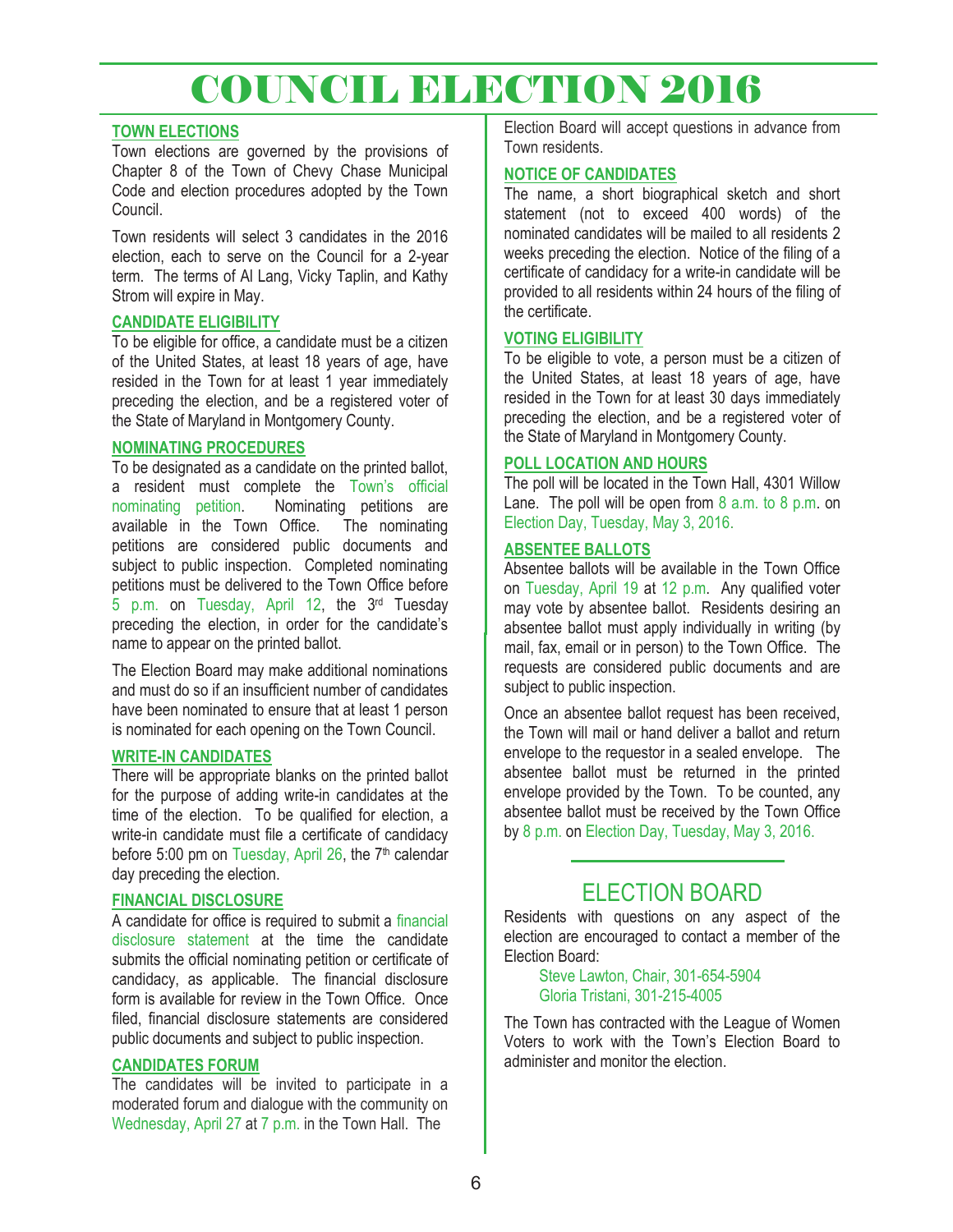# AROUND CHEVY CHASE

## "Streetcar Suburbs" Illustrated Talk

Sunday, March 20,

4 p.m., Chevy Chase Village Hall

Local historian and author John DeFerrari will present the Chevy Chase Historical Society's winter lecture, "*Streetcar Suburubs: How a 10-Cent Ride Changed Washington*," on Sunday, March 20, at 4 p.m. at the Chevy Chase Village Hall, 5906 Connecticut Avenue. The community is welcome.

Projecting vintage photos from his recent book, *Capital Streetcars: Early Mass Transit in Washington, DC,* DeFerrari will recall how streetcar lines made it possible for city dwellers to escape to the "countryside" to live and commute to their jobs in downtown Washington. Copies of his new book, *Capital Streetcars*, will be available for sale and signing after his talk.

As a complement to the March 20 lecture, CCHS will host a special field trip to the National Capital Trolley Museum in Silver Spring on Saturday, April 9, beginning at 12 p.m. For more information, please visit www.chevychasehistory.org

## CC@ Home in March: From the Peacock Room to everything Irish By Caroline Michaelis

Tuesday, March 1, 2 - 4 p.m. -- *"Heirloom of the Artist: Rethinking Whistler's Peacock Room"* is a title of an illustrated lecture by Lee Glazer, Associate Curator of American Art at the Smithsonian's Freer-Sackler. She will explore the complicated, Trans-Atlantic life of the "Peacock Room," the famous interior by James McNeill Whistler, recently reinstalled in the Freer Gallery. At the Chevy Chase Village Hall with Refreshments and Q & A.

Thursday, March 10, 10 - 11:30 a.m. -- Brunch Bunch at the Olympia Cafe. Drop in any time. Buy a cup of coffee and join the conversation.

Sunday, March 13, 1 - 4 p.m. -- World renowned classical guitarist David Russell will hold a Master Class at the Chevy Chase Village Hall teaching advanced students who have been preselected by the International Conservatory of Music (ICM). This event is co-sponsored by ICM, Chevy Chase At Home and Chevy Chase Village.

Tuesday, March 15, 2 - 4 p.m. -- CC@ H hosts its annual St. Patrick's Day Party at the Chevy Chase Village Hall. Always a special event, you will not want to miss this afternoon of everything Irish: food, drink, music and blarney!

#### Bird Egg-Stravaganza! Saturday, March 26, 10 a.m. -12 p.m., Woodend Nature Sanctuary

Get ready to hunt for eggs! Participants will search for eggs around the grounds of Woodend Nature Sanctuary located at 8940 Jones Mill Road, Chevy Chase, MD 20815, along with learning more about their natural surroundings. Afterwards, the children will cash in their eggs for prizes, participate in crafts, and enjoy other nature themed activities. Food trucks will be present at the event to purchase lunch.

For more information and to purchase tickets, please visit: www.anshome.org/birdegg Children (ages 10 and under) is \$10, Free for adults

-